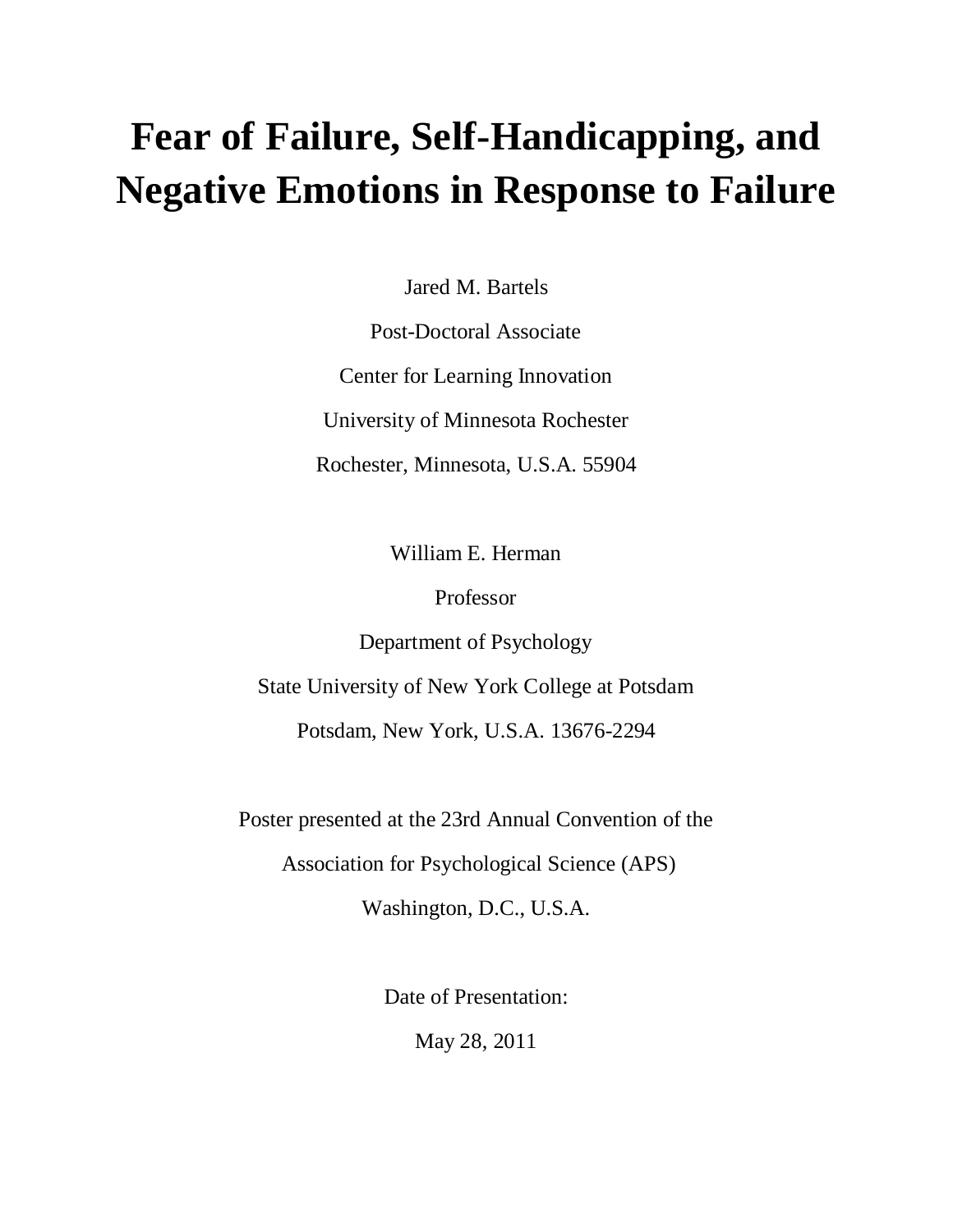### Abstract

Research suggests that students who fear failure are likely to utilize cognitive strategies such as self-handicapping that serve to perpetuate failure. Such devastating motivational dispositions clearly limit academic success. The present study examined negative emotional responses to scenarios involving academic failure among a sample of university students  $(N = 48)$ . Additionally, among those high in fear of failure, we examined differences in emotional responses involving the self-conscious negative emotions of shame and embarrassment to scenarios involving failure with and without self-handicapping. With respect to the first aim, participants high in fear of failure (FF) reported stronger negative emotional responses to failure than those low in FF. Additionally, among those high in FF, self-conscious negative emotions were less intense in the presence of self-handicapping relative to failure without prior selfhandicapping. Future motivational research will need to sort out the complex relationships between fear of failure, self-handicapping, and negative emotions. (Contains 2 tables)

Keywords: fear of failure, self-handicapping, negative emotions, and failure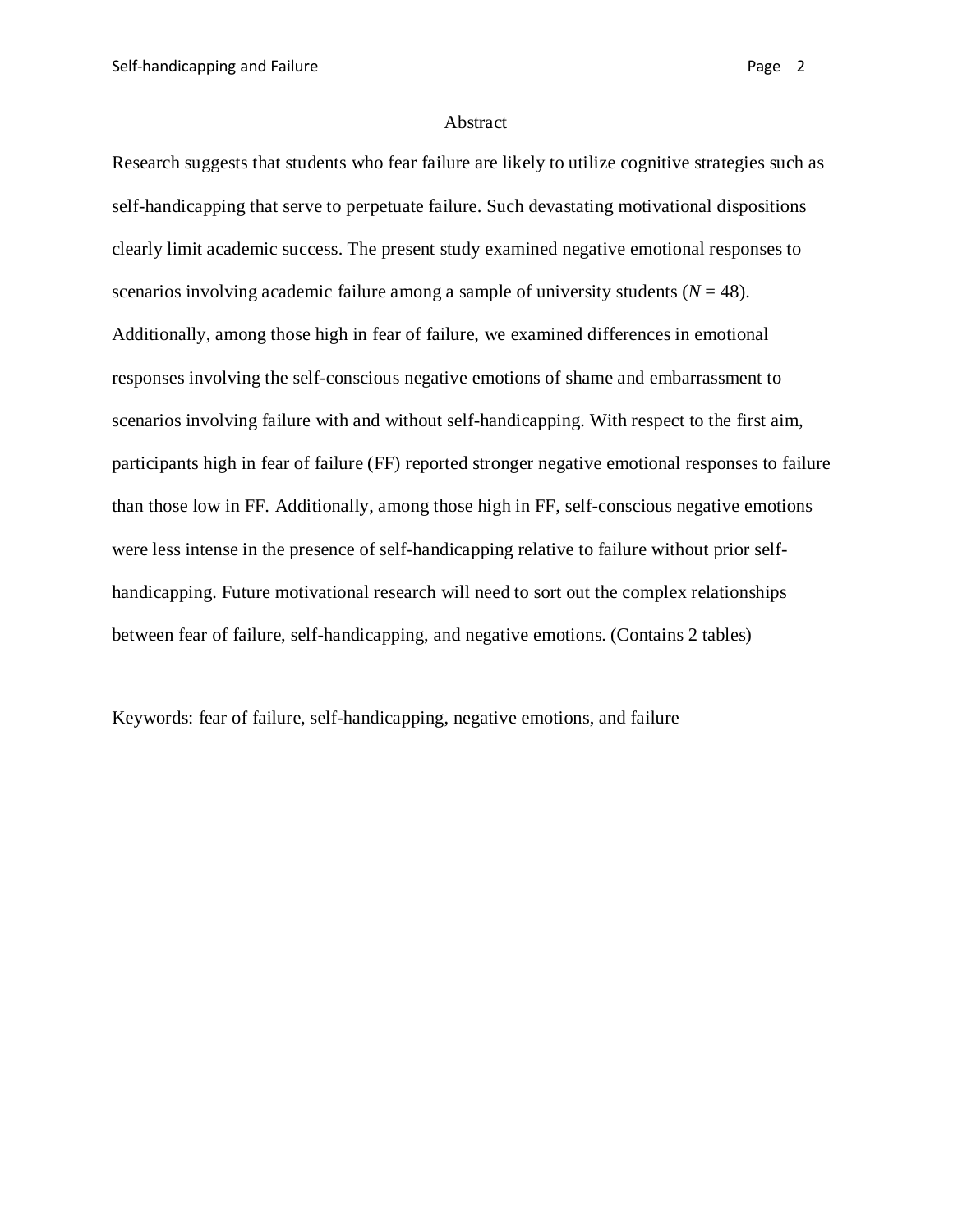# Fear of Failure, Self-Handicapping, and Negative Emotions in Response to Failure

Fear of failure is a motivational disposition in which an individual experiences shame upon failure and overgeneralizes failure (McGregor & Elliot, 2005). Moreover, individuals who fear failure tend to underutilize cognitive strategies (e.g., metacognitive strategies; Bartels & Magun-Jackson, 2009) that would enhance academic performance and overutilize cognitive strategies (e.g., self-handicapping; Elliot & Church, 2003) that increase the odds of failure. While shame is prominent in FF, negative emotional responses to failure in general may be more intense among those high in the motive. In a recent study by Sagar and Stoeber (2009), participants were presented with scenarios in which they were to imagine they had failed at an athletic competition and report how they felt in response to failure. Results revealed positive correlations between FF and negative emotions (e.g., embarrassed, depressed, and disappointed) in response to failure scenarios.

Self-handicapping involves the use of a self-imposed obstacle prior to performance (e.g., an exam), the purpose of which is to protect self-esteem in the event of failure (Elliot & Church, 2003). That is, the use of a self-imposed obstacle such as procrastination, though increasing the possibility of failure, allows the individual to avoid attributing failure to a lack of ability, thus protecting self-esteem. In shielding self-esteem one may also be defending oneself from the emotional consequences of failure. In the absence of self-handicapping, failure may be more consequential for those low in self-esteem, engender stronger self-focused negative emotions (e.g., shame) relative to those with high self-esteem (Brown & Dutton, 1995). As noted, like low self-esteem, FF is associated with a heightened sensitivity to self-conscious negative emotions. Self-handicapping, in light of its deflection of responsibility from the self to the self-imposed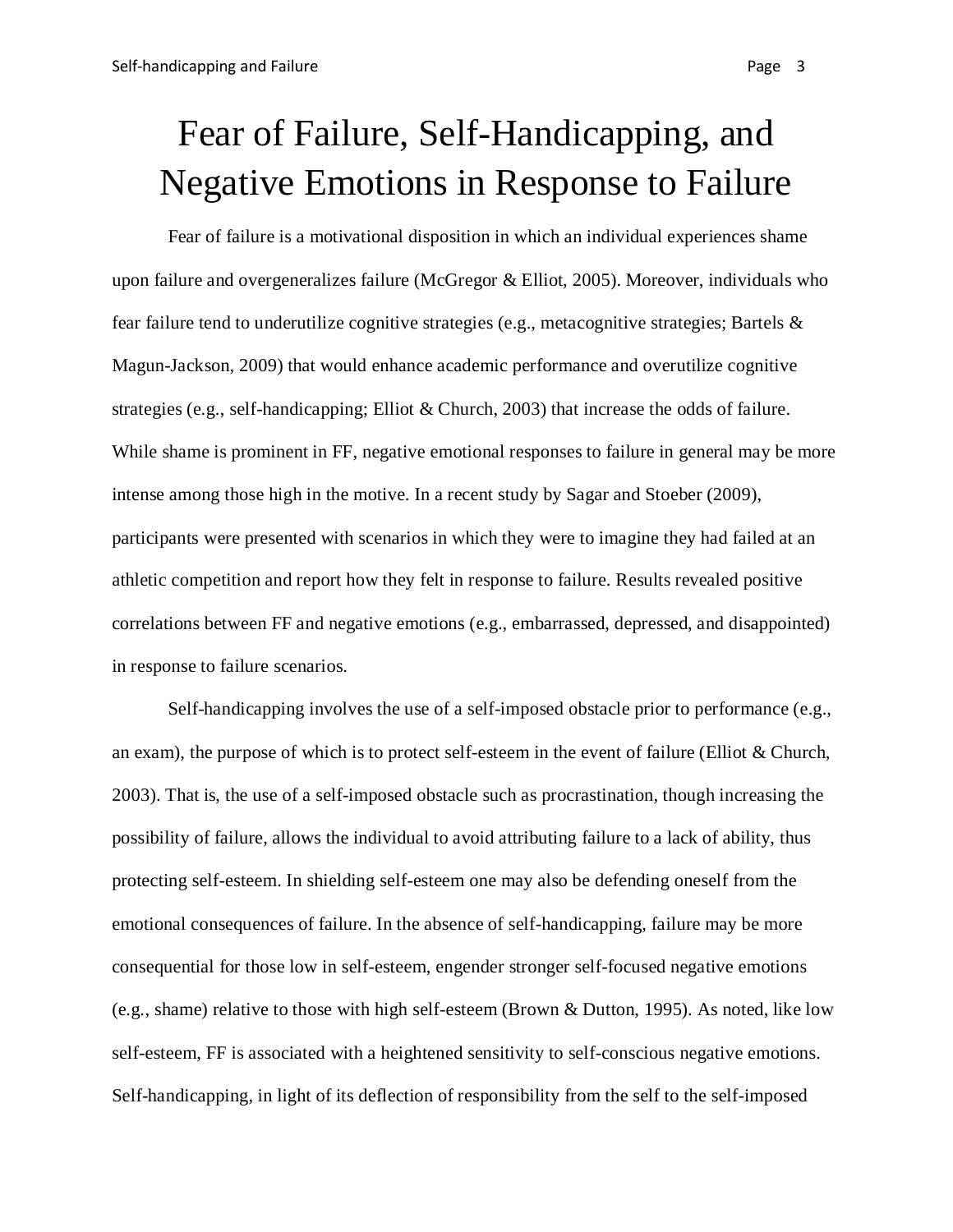obstacle, may serve to lessen the intensity of self-conscious emotions upon failure. Thus, the purpose of the present study is twofold: (1) to examine negative emotional responses to scenarios involving failure among those high and low in FF and (2), in light of the relevance of self-conscious negative emotions for FF (i.e., shame and embarrassment) and the defensive nature of self-handicapping, to examine whether self-conscious emotional reactions to a self-handicapping scenario differed from failure scenarios not involving self-handicapping among high FFs. We hypothesize that participants high in fear of failure will report more intense negative emotional responses to each failure scenario than those low in fear of failure. However, we expect the self-conscious negative emotions responses among high FFs to be less intense in the self-handicapping scenario relative to the other failure scenarios.

### Method

# Participants

The participants  $(N = 48)$  were University of Minnesota Rochester undergraduates. All participants were either freshman or sophomore Introductory Psychology students in a Bachelor of Science in Health Sciences program.

#### Design, Materials and Procedure

Participants completed the 25-item Performance Failure Appraisal Inventory (PFAI; Conroy, 2003). Participants indicated, using a 5-point Likert scale, the degree to which they appraised intrapersonal and interpersonal consequences of failure (e.g., When I am failing, my future seems uncertain). The overall fear of failure score is composed of several subscales including: fear of devaluing one's self-estimate ( $\alpha$  = .73), fear of an uncertain future ( $\alpha$  = .56), fear of upsetting important others ( $\alpha$  = .79), fear of experiencing shame and embarrassment ( $\alpha$  =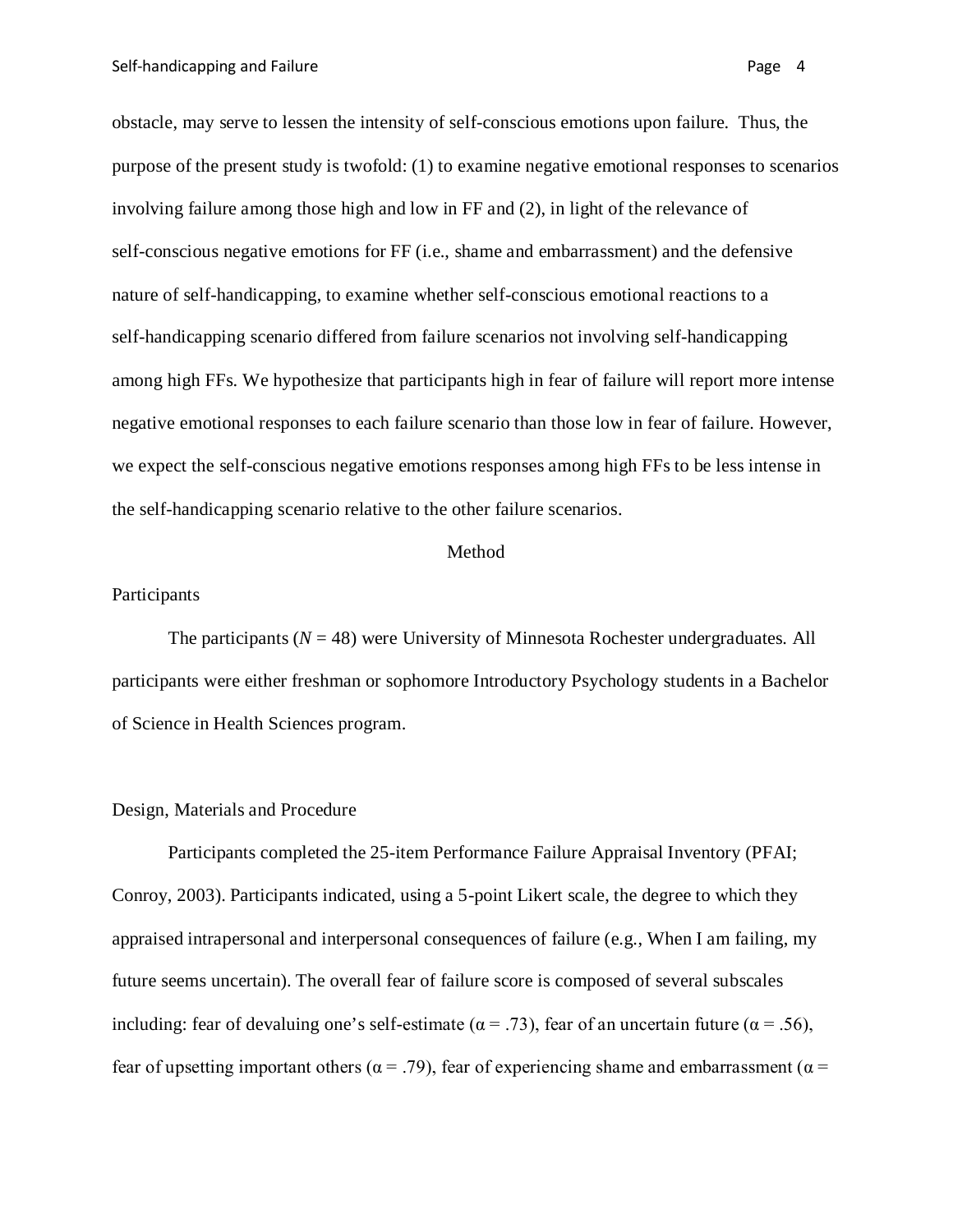.84), and fear of important others losing interest ( $\alpha$  = .87). The composite measure demonstrated adequate reliability among the present sample ( $\alpha$  = .92). <sup>[1](#page-4-0)</sup>

Per Sagar and Stoeber (2009), we utilized a scenario-based method to elicit affective response to failure. The affective scenarios all involved classroom examination failure but varied in terms of culpability of the self for failure. The scenarios were: a self-handicapping scenario that involved the use of a self-imposed obstacle prior to an exam, a scenario in which lack of ability was implicated in failure (i.e., substantial effort was put forth to prepare for an exam), and a scenario in which no cause of failure was indicated (i.e., the cause of failure was ambiguous). Participants indicated how they would feel in response to each situation, indicating the strength (1 to 5) of negative emotions (unhappy, disappointed, humiliated, and ashamed).

## Results

Based on a median split, participants high ( $n = 23$ ) and low ( $n = 25$ ) in FF were compared in terms of mean responses to each failure scenario. Results of the comparisons are illustrated in Figure 1.

<span id="page-4-0"></span> $1$  Several other measures not utilized in the present study were also completed by participants.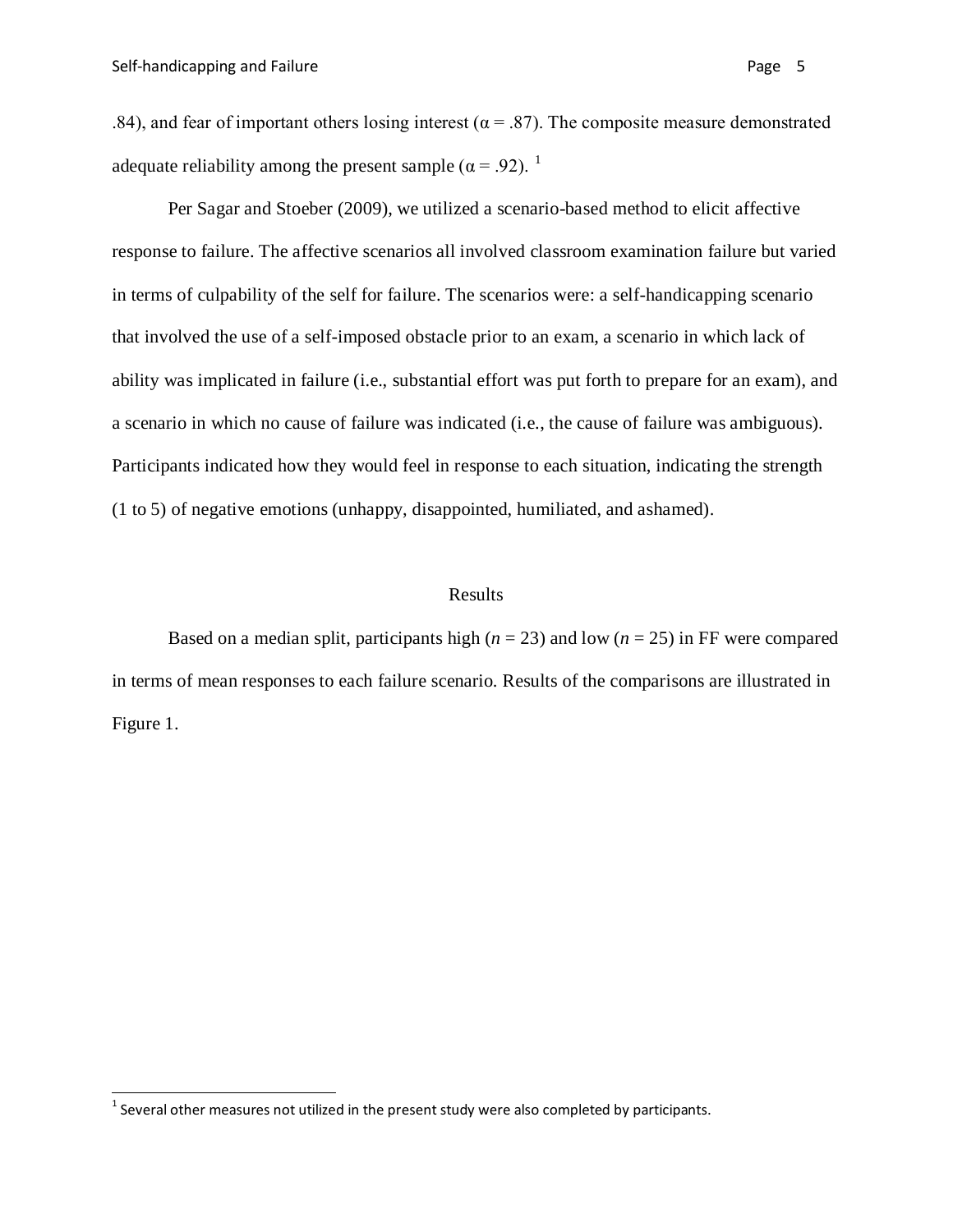

*Figure 1*. Mean differences in negative emotional responses to the self-handicapping scenario (SH), personal failure scenario (PR), and ambiguous failure scenario (AMB) among participants high and low in FF.

One-way ANOVA results indicated significantly higher negative emotions among the high FF group ( $M = 4.17$ ;  $SD = 0.87$ ) relative to the low FF group ( $M = 3.34$ ;  $SD = 1.08$ ) in response to a self-handicapping scenario,  $F(1, 46) = 8.58$ ,  $p = 6.61$ ,  $r = .40$  (medium sized effect; Cohen, 1992). Likewise, high fear of failure participants reported more intense negative emotions (*M* = 4.02;  $SD = 1.26$ ) than those low in fear of failure ( $M = 3.06$ ;  $SD = 1.10$ ) in the personal failure scenario,  $F(1, 46) = 7.98$ ,  $p = < .01$ ,  $r = .38$ . Similar results were obtained for the ambiguous failure scenarios,  $F(1, 46) = 25.90$ ,  $p = < .001$ , in that high FF participants reported more intense negative emotions ( $M = 4.85$ ;  $SD = .28$ ) than those low in FF ( $M = 3.78$ ;  $SD = .97$ ),  $r = .60$  (large effect).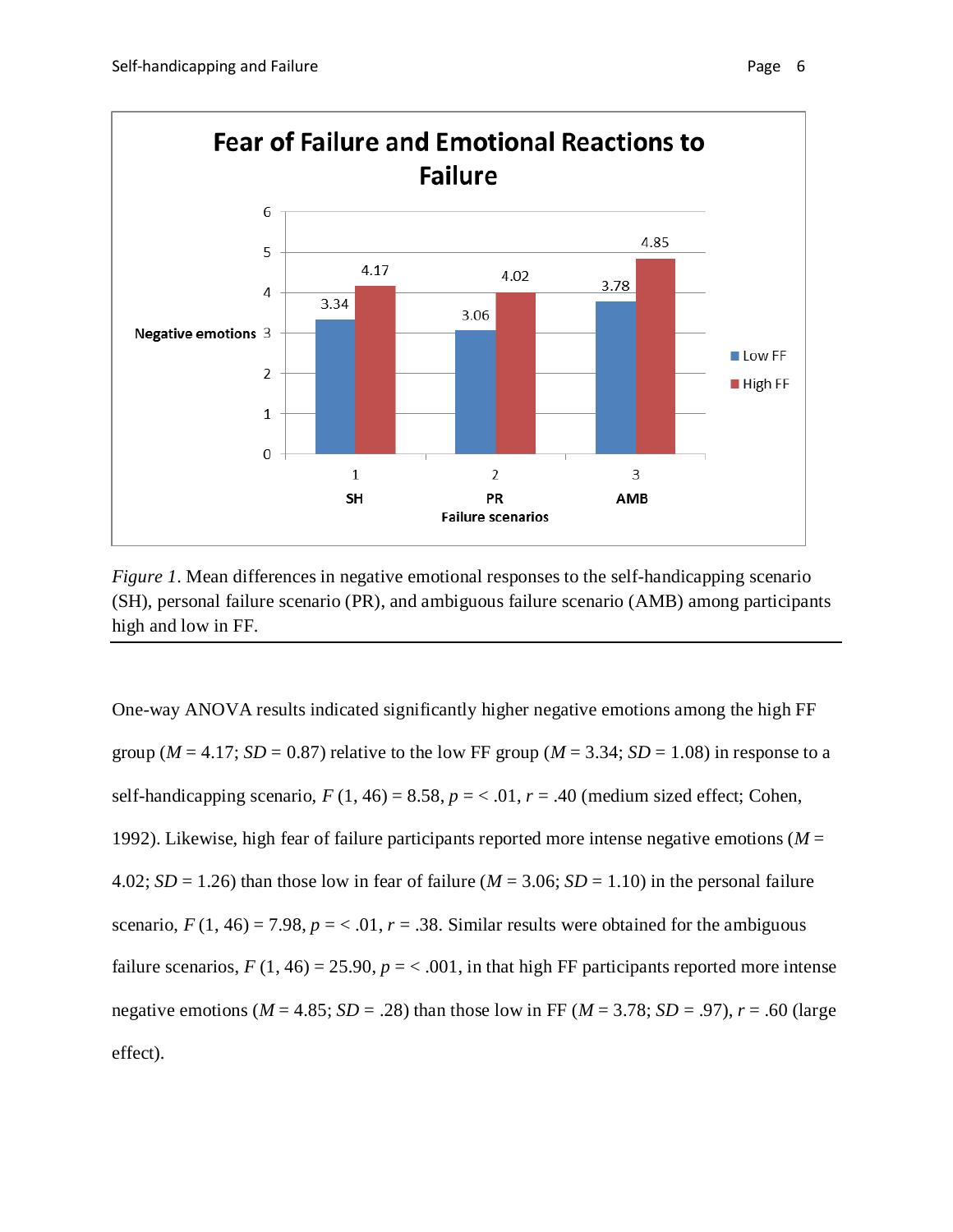With respect to the second aim of the study, paired-sample *t*-test results revealed significantly less self-conscious negative emotions (shame and humiliation) among high FF participants in response to a scenario in which the cause of failure was ambiguous (*M* = 4.66, *SD*  $= .56$ ) compared to the self-handicapping scenario ( $M = 3.68$ ,  $SD = 1.15$ ),  $t(21) = 4.79$ ,  $p < .001$ . The effect size was  $r = .72$  (large effect). Results of this analysis are displayed in Figure 2. However, contrary to our hypothesis, no significant differences emerged between the personal failure and the self-handicapping scenarios.





# Discussion

Our results indicated significantly greater negative reactions to failure among FFs across scenarios varying in terms of individual responsibility for failure relative to those low if FF. Such results are consistent with previous research indicating that individuals high in FF experience more intense negative emotional responses to failure (Sagar & Stoeber, 2009). In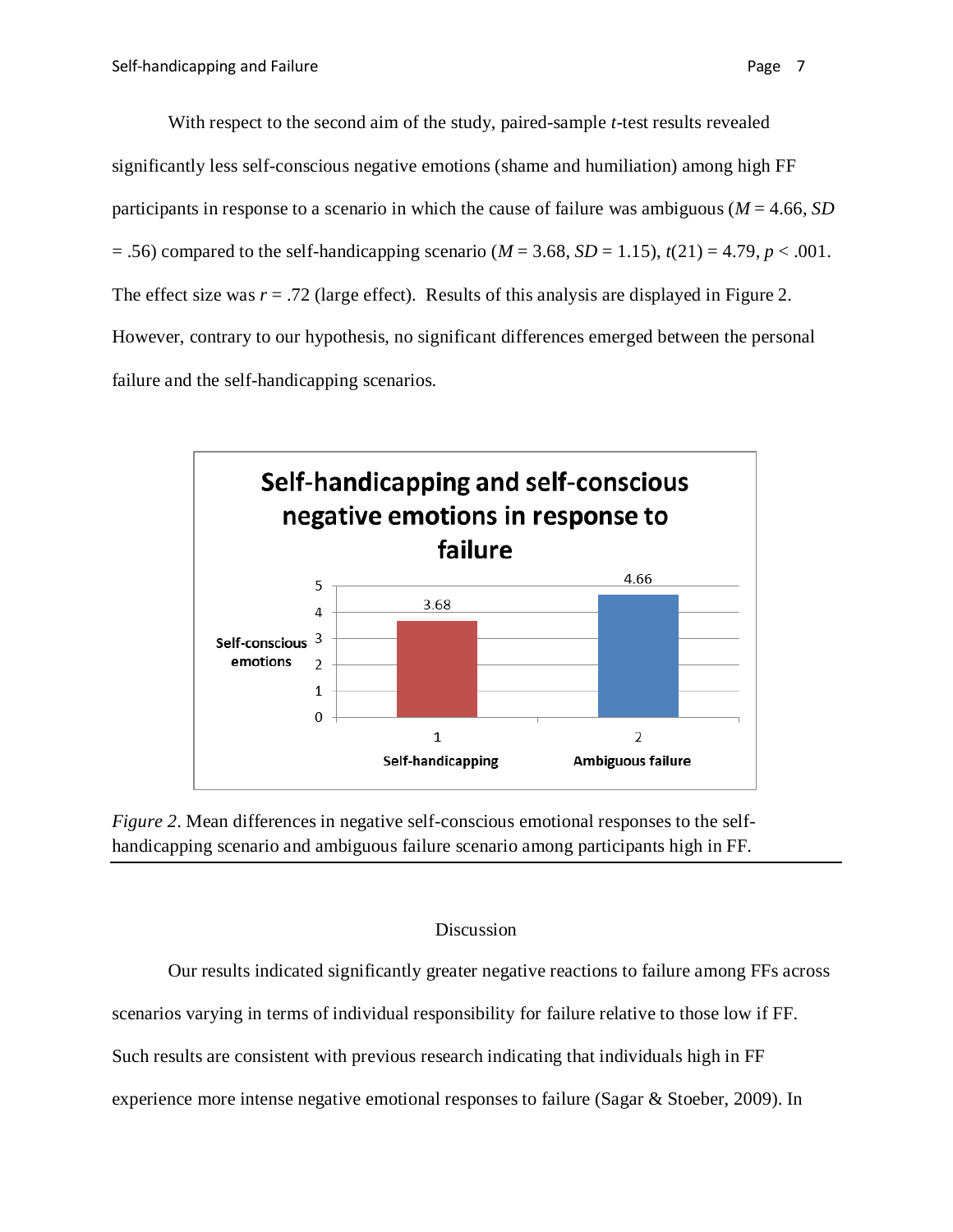terms of discrete emotions, the FF individual is also more likely to experience the self-conscious emotion shame, in part due to their tendency to overgeneralize failure (McGregor & Elliot, 2005). This emotional consequence of FF has been associated with physiological consequences as well, namely higher cortisol levels upon failure relative to those low in FF (Dickerson & Gable, 2004).

Shame being a painful, persistent, and cognitively disrupting emotion (Lewis, 2000), strategies which would lessen its frequency and intensity may be preferred by those sensitive to shame. Previous research suggests that self-handicapping is a strategy whose use is motivated by fear of failure (Elliot & Church, 2003). Our results indicate that the intensity of self-conscious negative emotions in response to failure among FFs may be attenuated by self-handicapping as participants reported significantly less intense shame and embarrassment in response to a scenario in which failure was preceded by self-handicapping relative to a scenario in which no such obstacle is in place. However, significant differences in self-conscious emotions did not emerge between high FFs in the self-handicapping scenario and scenario in which the students fail in spite of adequate preparation. It may be that putting forth adequate effort lessened anticipatory shame in that the attribution for failure was not a lack of ability as we had anticipated, but perhaps external, related to the exam itself or instructor.

Future research should consider the potential mediating role that attributions play in examining the relationships among fear of failure, self-handicapping and self-conscious negative emotions. Additionally, while previous research suggests concordance between online accounts of emotions and emotional responses to scenario-based methods (Robinson & Clore, 2001), future research should employ failure manipulations (e.g., via false feedback) and online assessments of affective responses in the laboratory. Likewise, rather than relying on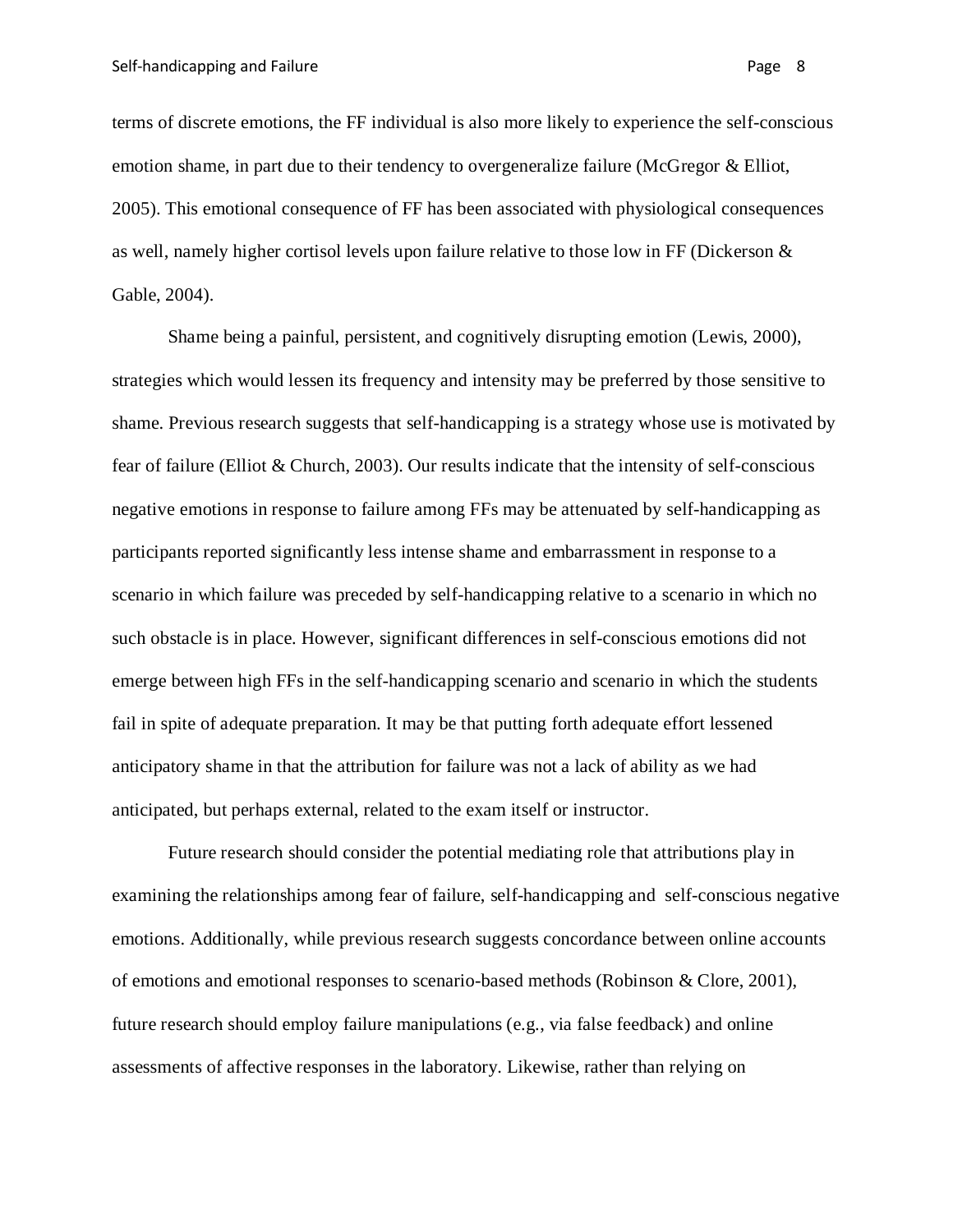self-handicapping scenarios, behavioral self-handicapping manipulations (e.g., via practice time before a test) should be utilized. Future research will be needed to sort out the complex relationships between fear of failure, self-handicapping, and negative emotions.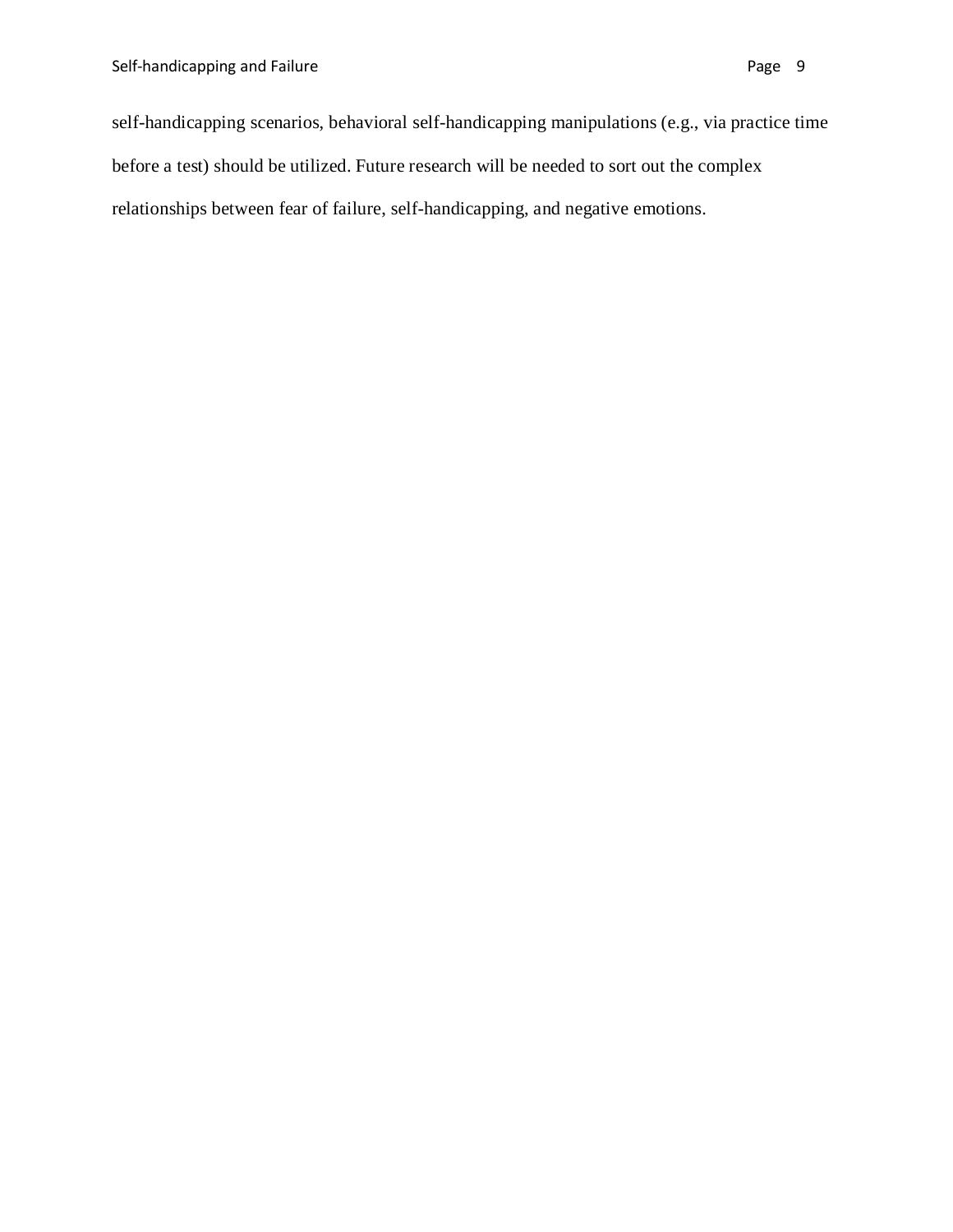#### References

- Bartels, J. M., & Magun-Jackson, S. (2009). Approach-avoidance motivation and metacognitive self-regulation: The role of need for achievement and fear of failure. *Learning and Individual Differences, 19*, 459-463.
- Brown, J. D., & Dutton, K. A. (1995). The thrill of victory, the complexity of defeat: Self-esteem and people's emotional reactions to success and failure. *Journal of Personality and Social Psychology, 68*, 712-722.

Cohen, J. (1992). A power primer. *Psychological Bulletin, 112*, 155-159.

- Conroy, D. E., Metzler, J. N., & Hofer, S. M. (2003). Factorial invariance and latent mean stability of performance failure appraisals. *Structural Equation Modeling: A Multidisciplinary Journal, 10*, 401-422.
- Dickerson, S.S., & Gable, S. L. (2004, January). *Emotional and physiological effects of avoidance motives and goals following an acute stressor*. Poster presented at the annual meeting of the Society for Personality and Social Psychology, Austin, TX.
- Elliot, A. J., & Church, M. A. (2003). A motivational analysis of defensive pessimism and self-handicapping. *Journal of Personality, 71*, 369-396.
- Lewis, M. (2000). Self-conscious emotions: Embarrassment, pride, shame, and guilt. In M. Lewis & J. M. Haviland-Jones (Eds.), *Handbook of emotions* (pp. 623-636). New York: Guilford.
- McGregor, H. A., & Elliot, A. J. (2005). The shame of failure: Examining the link between fear of failure and shame. *Personality and Social Psychology Bulletin, 31*, 218-231.
- Robinson, M. D., & Clore, G. L. (2001). Simulation, scenarios, and emotional appraisal: Testing the convergence of real and imagined reactions to emotional stimuli. *Personality and Social Psychology Bulletin, 27*, 1520-1532.